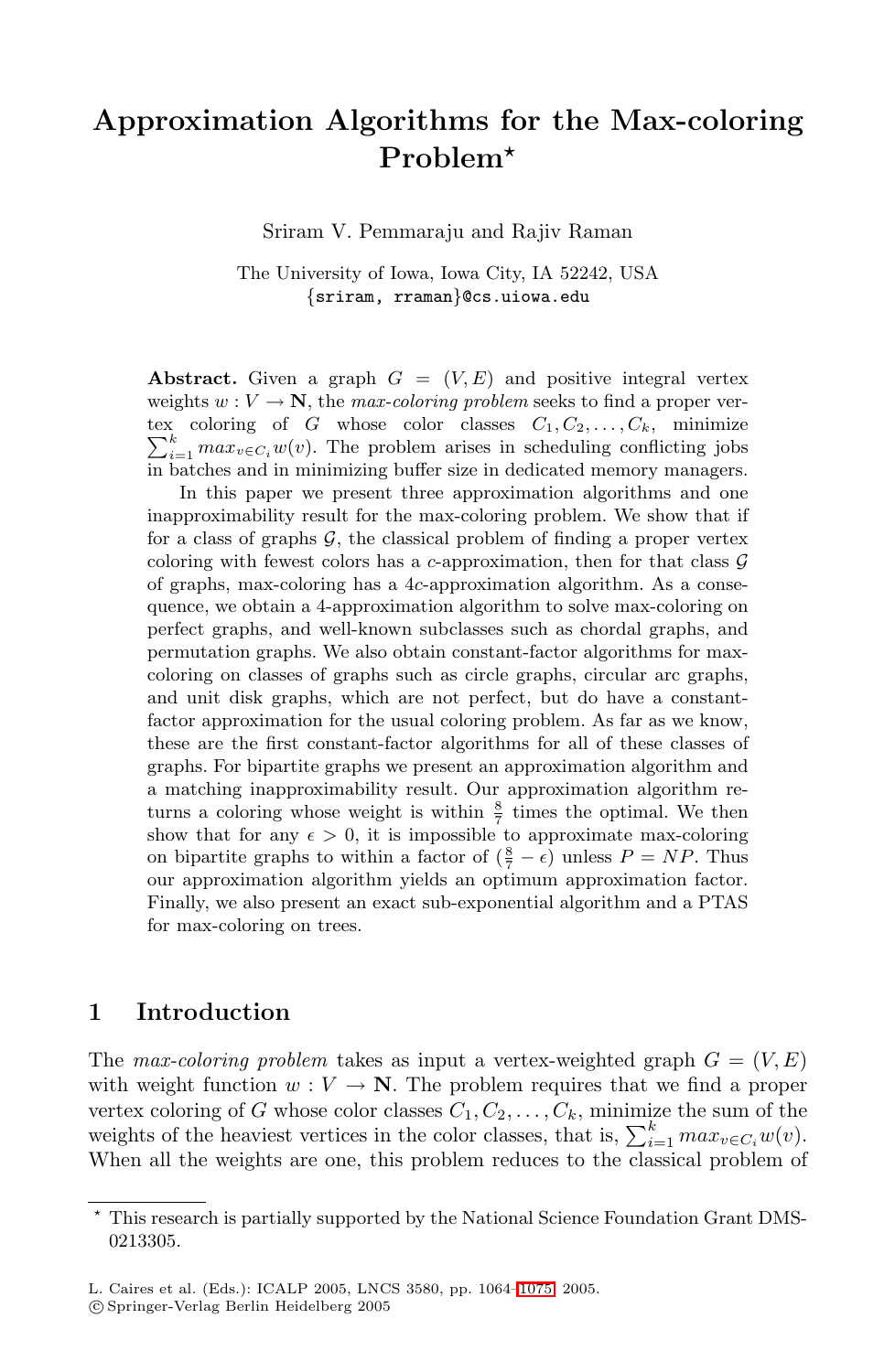finding a proper vertex coloring of a graph using fewest possible colors. For any color class C of G, we will use  $weight(C)$  to denote  $max{w(v) | v \in C}$ . The weight of a coloring  $C_1, C_2, \ldots, C_k$  is then  $\sum_{i=1}^k weight(C_i)$ .<br>The max-coloring problem arises in two distinct application

The max-coloring problem arises in two distinct applications. In one application the max-coloring problem models the problem of minimizing the total buffer size needed for memory management in wireless protocol stacks like GPRS or 3G [\[7\]](#page-11-1) and in digital signal processing applications [\[2\]](#page-11-2). In general, programs that run with stringent memory or timing constraints use a dedicated memory manager that provides better performance than the general purpose memory management of the operating system. The most commonly used memory manager design for this purpose is the *segregated buffer pool*. The problem of minimizing the total size of the buffer pool corresponds to the max-coloring problem.

A second application of max-coloring arises in the scheduling of jobs with conflicts in a multiprocessor environment. In systems in which jobs require exclusive access to certain resources, a fundamental problem is of scheduling jobs onto processors such that jobs requiring access to the same resource are not scheduled together. The problem of scheduling jobs in conflict to processors can be modeled as a graph coloring problem. When jobs have different processing times, this is modeled as a generalized coloring problem on vertex weighted graphs. One such generalization that models the problem of scheduling conflicting jobs in batches to minimize the *makespan* or the time to complete all the jobs in the system corresponds to the max-coloring problem.

*Our Results.* Although graph coloring is hopelessly hard to approximate on general graphs, the underlying conflict graphs that arise in applications have more structure, and this structure can be exploited to obtain efficient exact or approximation algorithms for max-coloring. However, the max-coloring problem is hard even on instances where the coloring problem can be solved in polynomial time. In [\[7\]](#page-11-1), the authors prove that max-coloring is NP-hard on interval graphs, even though there is a simple greedy algorithm for the usual coloring problem [\[1\]](#page-11-3). [\[7\]](#page-11-1) also presents a 2-approximation for the max-coloring problem on interval graphs. For other classes of graphs, very little seems to be known about how to solve the max-coloring problem efficiently, either exactly or approximately. In this paper we present three approximation algorithms and one inapproximability result. We show that for any hereditary<sup>[1](#page-1-0)</sup> class of graphs  $\mathcal{G}$ , if the usual vertex coloring problem has a c-approximation, then max-coloring has a 4c-approximation on  $\mathcal G$ . One implication is that there is a 4-approximation algorithm to solve max-coloring on perfect graphs. For bipartite graphs we present an approximation algorithm and a matching inapproximability result. Our approximation algorithm always returns a coloring whose weight is within  $\frac{8}{7}$  times the optimal and following this we show that for any  $\epsilon > 0$ , it is impossible to approximate max-coloring on bipartite graphs to with a factor of  $(\frac{8}{7} - \epsilon)$  unless

<span id="page-1-0"></span><sup>&</sup>lt;sup>1</sup> A class G of graphs is hereditary, if for any  $G \in \mathcal{G}$ , every induced subgraph of G is also in  $\mathcal G$ .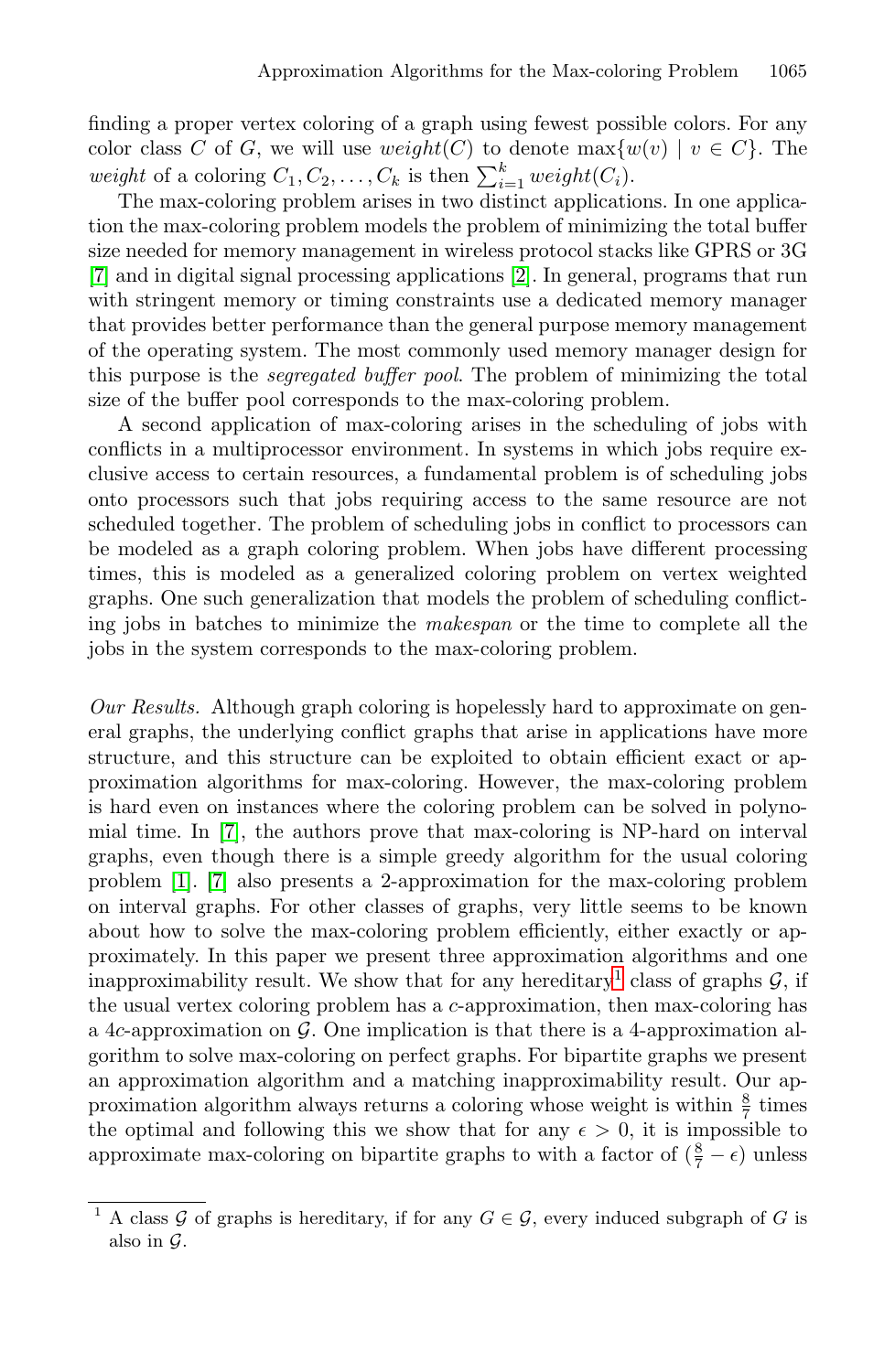$P = NP$ . Thus our approximation algorithm yields an optimum approximation factor. Finally, we also present an exact sub-exponential algorithm and a PTAS for trees. The max-coloring problem on trees was also studied by Guan and Zhu [\[3\]](#page-11-4) where the authors present a polynomial time algorithm that finds an optimal max-coloring of a given tree, that uses exactly r colors for a fixed constant  $r$ .

### **2 Max-coloring Trees**

The max-coloring problem has turned out to be surprisingly difficult even for trees. Though we believe that the problem can be solved in polynomial time, the two best algorithms we have are (i) a sub-exponential exact algorithm and (ii) a PTAS. We present these in this section. Our first observation is on the distribution of weights of color classes in an optimal max-coloring of bipartite graphs.

<span id="page-2-1"></span>**Lemma 1.** Let G be a bipartite graph. Let  $\{C_1, C_2, \ldots, C_k\}$  be an optimal max*coloring of* G with  $w_i = weight(C_i)$  and  $w_1 \geq w_2 \geq \cdots \geq w_k$ . Then, we have *that*  $w_i \ge \sum_{j=i+1}^k w_j$ ,  $i = 1, \dots, k-1$ .

*Proof.* If  $w_i < \sum_{j=i+1}^k w_j$ , then the subgraph induced by vertices in  $\bigcup_{j=i}^k C_j$  can be colored with two colors with weight at most  $2w_i$ . This coloring has weight be colored with two colors with weight at most  $2w_i$ . This coloring has weight less than the weight of  $\{C_1, C_2, \ldots, C_k\}$ , a contradiction. less than the weight of  $\{C_1, C_2, \ldots, C_k\}$ , a contradiction.

<span id="page-2-0"></span>**Corollary 1.** Let G be a bipartite graph. Let  $\{C_1, \dots, C_k\}$  be an optimal max*coloring of* G with  $w_i = weight(C_i)$  and  $w_1 \geq w_2 \geq \cdots \geq w_k$ , we have that  $\frac{w_i}{2} \geq w_{i+2}$ , for  $i = 1, \dots, k-2$ , and hence,  $w_1 \geq 2^{\lfloor (i-1)/2 \rfloor} \cdot w_i$ .

Since the weights of the color classes decrease rapidly, we can expect that the max-color number of a tree may not be too high. Let  $\chi_{mc}(G)$  denote the *maxcolor number* of a graph G, the minimum number of colors required in a minimum cost max-coloring. We now state three upper bounds on  $\chi_{mc}$ .

<span id="page-2-2"></span>**Lemma 2.** Let  $T$  be an n-vertex tree with maximum degree  $\Delta$ . Let  $W$  denote the *ratio of the weight of the heaviest vertex to the weight of the least heavy vertex. Then, (i)*  $\chi_{mc}(T) \leq \Delta + 1$ , *(ii)*  $\chi_{mc}(T) \leq \lceil \log_2 n \rceil + 1$ , and *(iii)*  $\chi_{mc}(T) \leq$  $\log_2 W$  + 1.

*Proof.* Let  $k = \chi_{mc}(T)$  and let  $\{C_1, \dots, C_k\}$  be the color classes in an optimal max-coloring of T. Let  $w_i = weight(C_i)$  and without loss of generality assume that  $w_1 \geq w_2 \geq \cdots \geq w_k$ .

*(i)* Suppose  $\chi_{mc}(T) > \Delta + 1$ . For each vertex v in  $C_k$ , we can find a color class  $C_i$ ,  $i < k$  such that v is not adjacent to any vertex in  $C_i$ . We can thus move each vertex in  $C_k$  to a lower color class thus decreasing the coloring weight, a contradiction. Note that this upper bound holds in general for any graph G.

 $(ii)$  For each  $i > 1$ , we can assume without loss of generality that every vertex  $v \in C_i$  has a neighbor in  $C_j$ , for every  $j < i$ .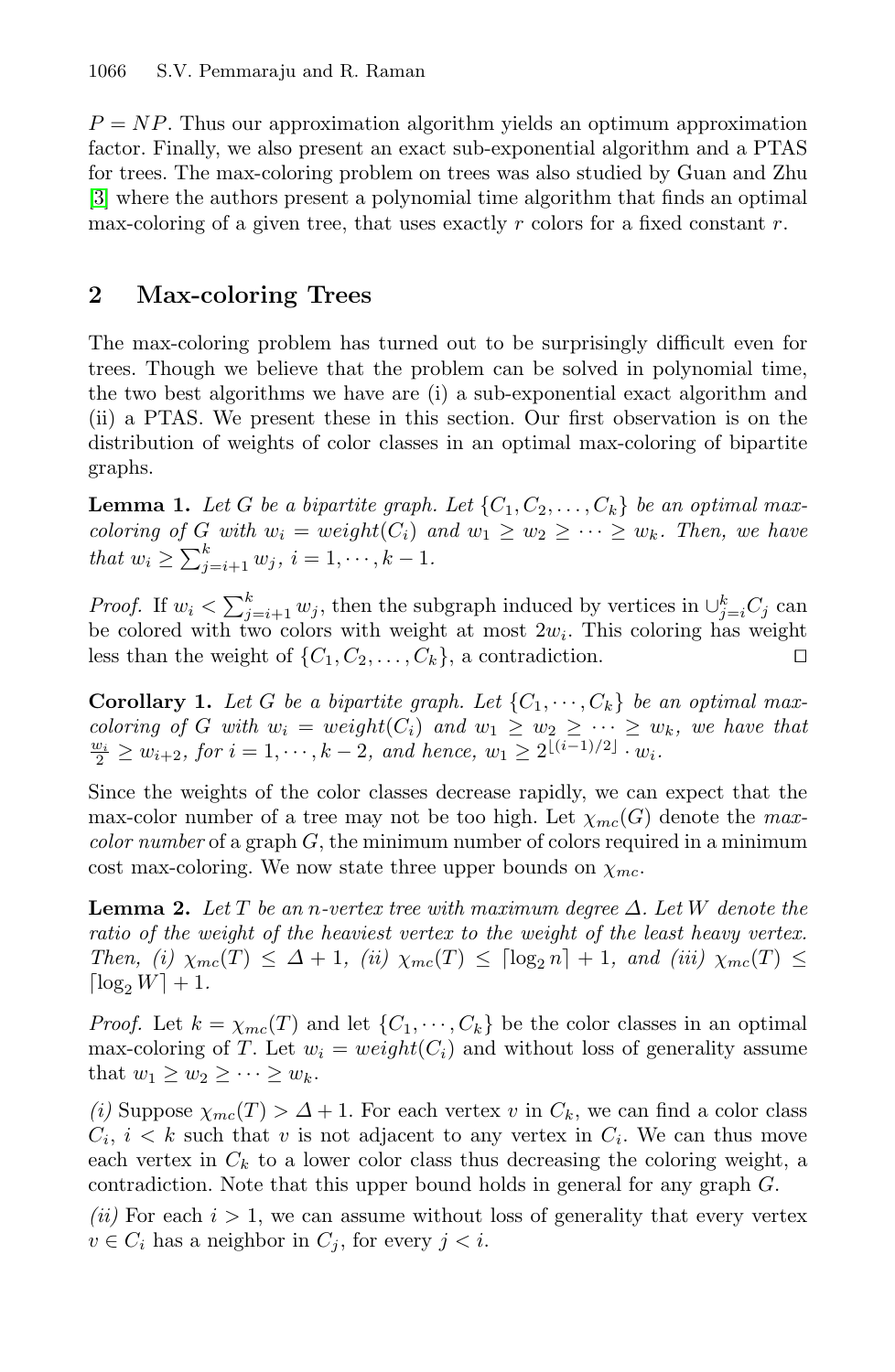For each vertex  $v \in C_1$ , let  $T(v)$  denote the rooted tree with one vertex, namely v. For each  $v \in C_i$ ,  $i > 1$ , define  $T(v)$  as the tree rooted at v, such that (i) the children of v in  $T(v)$  are exactly the neighbors of v in T belonging to color classes  $C_1, C_2, \ldots, C_{i-1}$ , and (ii) for each child u of v, the subtree of  $T(v)$  rooted at u is simply  $T(u)$ . For each i,  $1 \leq i \leq k$ , let  $S_i = \min\{|T(v)| \mid v \in C_i\}$ . In other words,  $S_i$  is the size of a smallest tree  $T(v)$  rooted at a vertex v in  $C_i$ . Then,

$$
S_1 = 1
$$
  

$$
S_i \ge \sum_{j=1}^{i-1} S_j + 1
$$
, for each  $i > 1$ 

This implies that  $S_i \geq 2^{i-1}$ ,  $1 \leq i \leq k$ . Using the fact that  $S_k \leq n$ , we get  $\chi_{mc} = k \leq \lfloor \log_2 n \rfloor + 1.$ 

(*iii*) Let  $\ell = \min\{t \in \mathbb{N} \mid \text{for all } v \in V(T), w(v) \geq w_1/2^t\}$ . Therefore,  $\ell =$ <br>[log, W], Becall that W is the ratio of the weights of the heaviest vertex to the  $\lceil \log_2 W \rceil$ . Recall that W is the ratio of the weights of the heaviest vertex to the lightest vertex. Consider the collection of disjoint intervals  $\mathcal{I} = \{I_0, I_1, \ldots, I_{\ell-1}\},\$ where  $I_i = \left[\frac{w_1}{2^{i+1}}, \frac{w_1}{2^i}\right)$ , for  $i = 1, \ldots, \ell-1$  and let  $I_0 = \left[\frac{w_1}{2}, w_1\right]$ . Because of the choice of  $\ell$  for each vertex  $v \in V(T)$ ,  $w(v)$  belongs to exactly one interval L choice of  $\ell$ , for each vertex  $v \in V(T)$ ,  $w(v)$  belongs to exactly one interval  $I_j$ . Let  $V_j = \{v \in V(T) \mid w(v) \in I_j\}, j = 0, 1, ..., \ell - 1$ . We say that a vertex v contributes to a color class  $C_i$  if  $v \in C_i$ , and  $w(v) = \max\{w(u) \mid u \in C_i\}$ . The *contribution* of an interval  $I_j$  is the maximum number of vertices in  $V_j$  that contribute to distinct color classes.

Corollary [1](#page-2-0) tells us that  $w_i \geq 2 \cdot w_{i+2}$  for  $i = 1, \dots k-2$ . This immediately implies that no interval  $I_j$ ,  $j = 1, 2, \ldots, \ell - 1$  has a contribution of more than two. Now suppose that intervals  $I_{i_1}, I_{i_2}, \ldots, I_{i_t}, 0 \leq i_1 < i_2 < \cdots < i_t \leq \ell - 1$ , is the sequence of all intervals in  $\mathcal{I}$ , each of whose contribution is two. We now claim that for any pair of consecutive intervals  $I_p$ ,  $p = i_j$  and  $I_q$ ,  $q = i_{j+1}$ , where  $j < t$ , there is an interval in  $\{I_{p+1}, I_{p+2}, \ldots, I_{q-1}\}$  with contribution zero. If we can show this claim, then we can charge the "extra" contribution of each  $I_{i_j}$  to an interval between  $I_{i_j}$  and  $I_{i_{j+1}}$ , whose contribution is zero. Since there are  $\ell$  intervals and since the contribution of  $I_{i_t}$  is at most two, there is a total contribution of at most  $\ell + 1$ , implying that there are at most  $\ell + 1$  color classes.

We prove the above claim by contradiction, assuming that the contribution of every interval in  $\{I_{p+1}, I_{p+2},..., I_{q-1}\}$  is one. Let  $\{x_p, x_{p+1},..., x_q\} \cup \{y_p, y_q\}$ be vertices such that (i) for each  $j = p, p + 1, \ldots, q, x_j \in V_j$  and  $x_j$  contributes to some color class and (ii) for each  $j \in \{p,q\}$ ,  $y_j \in V_j$  and  $x_j$  and  $y_j$  contribute to distinct color classes. Since  $x_j \in V_j$ ,  $w(x_j) \ge \frac{w_1}{2^{j+1}}$ ,  $j = p, p + 1, \ldots, q$ . Also, since  $y_q \in V_q$ ,  $w(y_q) \ge \frac{w_1}{2^{q+1}}$ . Therefore,

$$
\sum_{j=p}^{q} w(x_j) + w(y_q) \ge \sum_{j=p}^{q} \frac{w_1}{2^{j+1}} + \frac{w_1}{2^{q+1}}
$$
  
=  $w_1 \frac{2^{q-p+1} - 1}{2^{q+1}} + \frac{w_1}{2^{q+1}}$   
=  $\frac{w_1}{2^p} > w(y_p)$ 

This contradicts Lemma [1](#page-2-1) and proves the claim.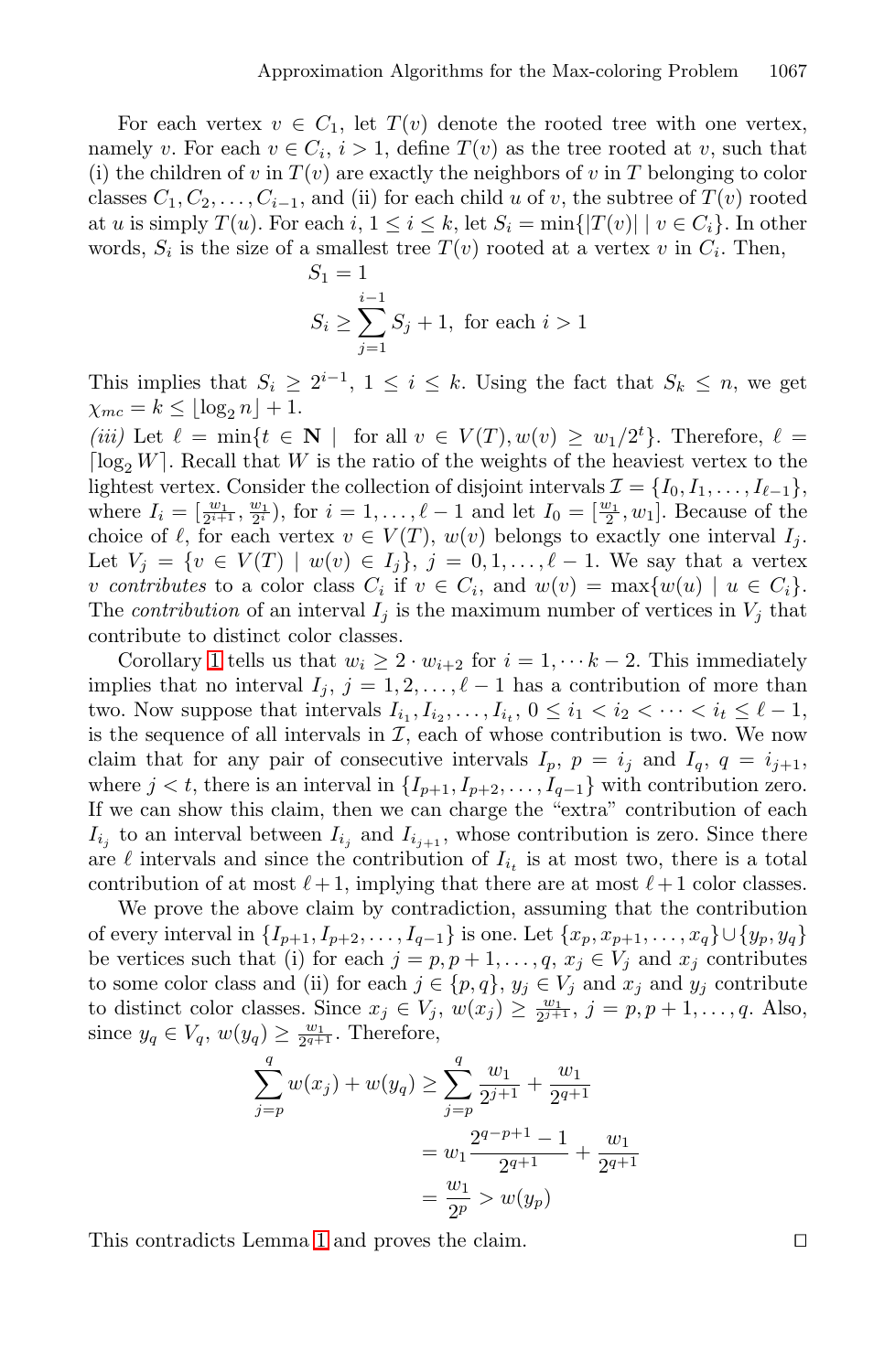There are simple examples that show that the bounds in Lemma [2](#page-2-2) are all tight [\[6\]](#page-11-5).

Since the number of colors are at most  $\lceil \log n \rceil + 1$ , this immediately gives a simple sub-exponential time algorithm. Try all  $\lceil \log n \rceil + 1$  possible colors for each vertex, and return a feasible coloring of minimum weight. This algorithm runs in  $O(n^{\log n+1})$  time.

Now we show that if the given tree has a constant number of distinct vertex weights, we can find an optimal max-coloring in polynomial time. We deal with the case of constant number of distinct weights via the solution to a problem called FEASIBLE  $k$ -COLORING.

#### FEASIBLE k-COLORING

**INPUT:** A tree T with weight function  $w: V \to \mathbb{N}$ , and a positive integer sequence  $(W_1, W_2, \dots, W_k)$  of positive integers, satisfying  $W_1 \geq W_2 \geq \dots \geq W_k$ . **OUTPUT:** Either a coloring of the tree into color classes  $A_1, \dots, A_k$ , such that for all  $v \in A_i$ ,  $w(v) \leq W_i$  or if such a coloring does not exist, a report that no such feasible coloring exists.

There is a simple dynamic programming algorithm for solving FEASIBLE k-COLORING on trees in  $O(nk)$  time [\[6\]](#page-11-5).

The main idea underlying our PTAS is the reduction of the number of distinct weights of the vertices down to a constant. We then pick candidates for the weights of the color classes and for each such choice, using the algorithm for **FEASIBLE**  $k$ -COLORING, we test if there is a legal coloring of the tree with the chosen weights for the color classes.

We are given a tree T, with weight function  $w: V \to \mathbb{N}$  and an  $\epsilon > 0$ . Let  $c > 0$  be an integer such that  $(2 \log c + 3)/c \leq \epsilon$ , and let  $\alpha = (W - 1)/c$ where W is the maximum weight of any vertex. Let  $I_1, I_2, \dots, I_c$  be a partition of the range  $[1, W)$ , where  $I_i = [1 + (i - 1)\alpha, 1 + i \cdot \alpha)$ ,  $1 \leq i \leq c$ . Let T' be a tree that is identical to  $T$ , except in its vertex weights. The tree  $T'$  has vertex weights  $w' : V \to \mathbb{N}$  defined by the rule: for any  $v \in V$ , if  $w(v) \in I_i$ then  $w'(v) = 1 + (j - 1) \cdot \alpha$  and if  $w(v) = W$ , then  $w'(v) = W$ . In other words,<br>except for vertices with maximum weight W all other vertices have their weights except for vertices with maximum weight  $W$ , all other vertices have their weights "rounded" down. As a result T' has  $c+1$  distinct vertex weights. Now let  $OPT'$ denote the weight of an optimal max-coloring of T' and let  $\mathcal{C}' = C'_1, C'_2, \ldots, C'_k$ <br>be the color classes corresponding to  $OPT'$ . Since the weights of vertices have be the color classes corresponding to  $OPT'$ . Since the weights of vertices have fallen in going from  $T$  to  $T'$  clearly  $OPT' < OPT$ . If we use the coloring  $C'$  for fallen in going from T to T', clearly  $OPT' \leq OPT$ . If we use the coloring C' for T we get a coloring whose weight is at most  $OPT' + k\alpha$  Substituting  $(W-1)/\alpha$ T, we get a coloring whose weight is at most  $OPT' + k\alpha$ . Substituting  $(W - 1)/c$ for  $\alpha$  and noting that  $W \leq OPT'$ , we obtain that weight of C' used as a coloring<br>for T' is at most  $(1 + k)OPT'$ . We now show that given the distribution of vertex for T' is at most  $(1+\frac{k}{c})OPT'$  We now show that given the distribution of vertex<br>weights of  $T'$   $k = O(\log c)$ . If  $k = 2$  we are done, so assume that  $k \geq 3$ . To weights of  $T'$ ,  $k = O(\log c)$ . If  $k = 2$  we are done, so assume that  $k \geq 3$ . To see this first observe that the weights of last three color classes  $C'_{k}$ ,  $C'_{k-1}$ , and  $C'$  cannot all be identical by Lemma 1. Also observe that the possible vertex  $C'_{k-2}$  cannot all be identical, by Lemma [1.](#page-2-1) Also, observe that the possible vertex<br>weights of  $T'$  are  $1, 1 + \alpha, 1 + 2\alpha$ . Therefore weight( $C' > 1 + \alpha$ . From weights of T' are  $1, 1 + \alpha, 1 + 2\alpha, \ldots$  Therefore,  $weight(C_{k-2}') \geq 1 + \alpha$ . From Corollary [1,](#page-2-0) we obtain

$$
1 + \alpha \leq weight(C'_{k-2}) \leq \frac{W}{2^{\lfloor (k-3)/2 \rfloor}}.
$$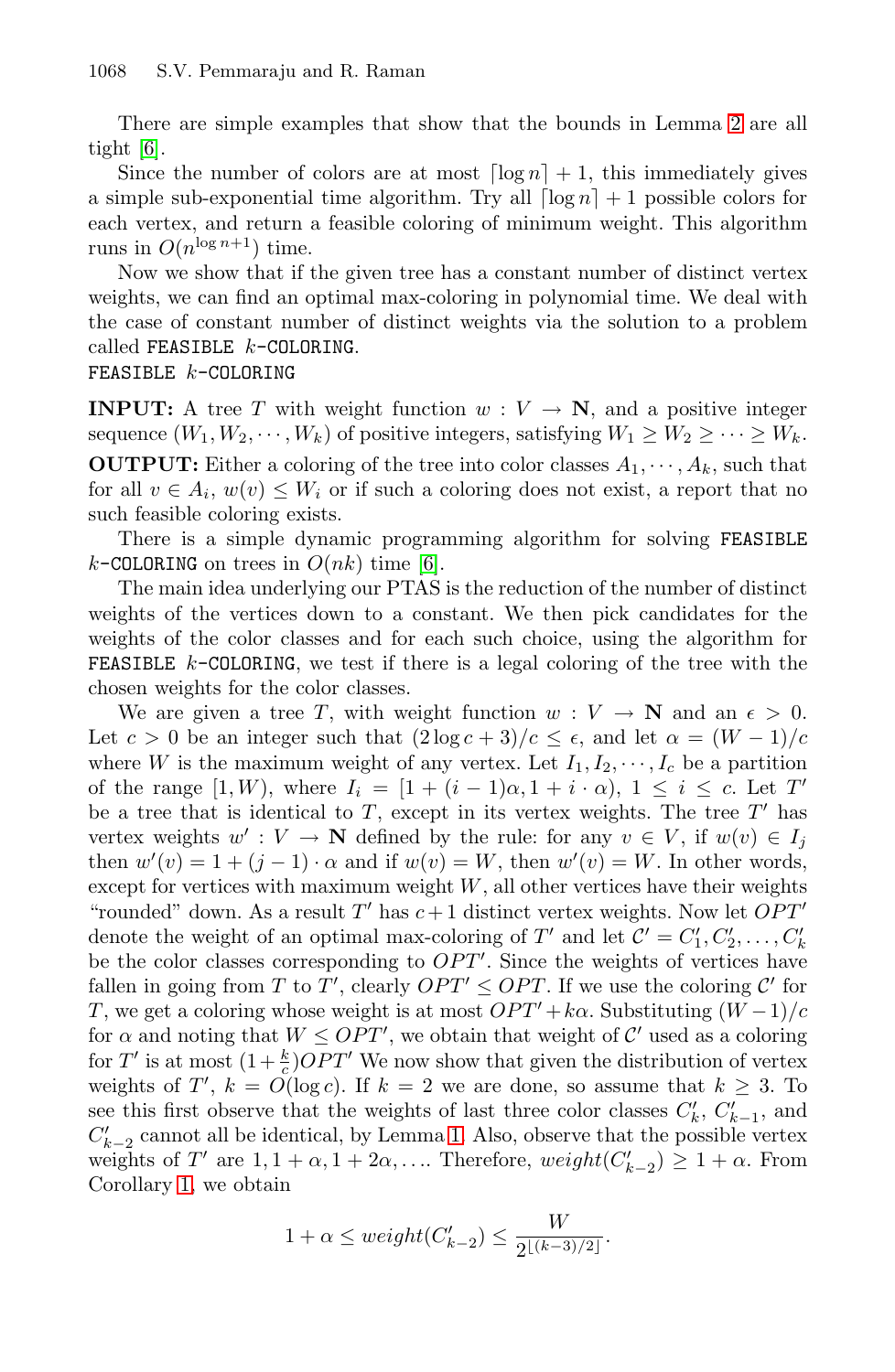Solving this for k yields  $k \leq 2 \log_2(c) + 3$ . Therefore, by our choice of c, we have

$$
\frac{k}{c} \le \frac{2\log_2(c) + 3}{c} \le \epsilon.
$$

Thus  $(1 + \epsilon)OPT'$  is an upper bound on the weight of C' used as a coloring for T is T since  $OPT' < OPT$  we see that the weight of C' used as a coloring for T is T. Since  $OPT' \leq OPT$ , we see that the weight of C' used as a coloring for T is at most  $(1 + \epsilon)OPT$ .

To construct *OPT'* in polynomial time, for each  $k = 1, ..., 2\lceil \log_2 c \rceil + 3$ , we generate all  $O(c^k)$  possible sequences of weights and call algorithm FEASIBLE  $k$ -COLORING for each subsequence and pick the coloring with the minimum weight. This gives  $OPT'$ . Each solution to FEASIBLE k-COLORING takes  $O(nk)$ <br>time and we have  $O(c^k)$  sequences for  $k-1$  allog  $c^1 + 3$ . Using the fact time, and we have  $O(c^k)$  sequences, for  $k = 1, \ldots, 2\lceil \log_2 c \rceil + 3$ . Using the fact that  $(2\log_2 c+3)/c \leq \epsilon$ , a little bit of algebra yields a running time that is linear in *n* and exponential in  $1/\epsilon$ .

#### **3 Max-coloring Bipartite Graphs**

This section presents an  $\frac{8}{7}$ -approximation algorithm for the max-coloring problem on bipartite graphs, followed by a hardness of approximation result that shows that for any  $\epsilon > 0$ , there is no  $(\frac{8}{7} - \epsilon)$ -approximation algorithm unless  $P - NP$ . Thus our approximation algorithm produces an optimal approxima- $P = NP$ . Thus our approximation algorithm produces an optimal approximation ratio.

One feature of our approximation algorithm is that it uses at most 4 colors, even though though an optimal max-coloring of an n-vertex bipartite graph may need a  $\Omega(n)$  colors [\[6\]](#page-11-5). Our PTAS for the max-coloring problem on trees relied on the fact that the FEASIBLE  $k$ -COLORING problem on trees can be solved in polynomial time for any k. However, FEASIBLE  $k$ -COLORING is NP-complete for bipartite graphs for  $k \geq 3$  [\[5\]](#page-11-6). This has forced us to use a different approach for bipartite graphs. Another difference between max-coloring on trees and maxcoloring on bipartite graphs is that in contrast to the  $O(\log n)$  upper bound on the number of colors used by an optimal max-coloring for an n-vertex tree, there are simple examples of *n*-vertex bipartite graphs G with  $\chi_{mc}(G) \geq n/2$  [\[6\]](#page-11-5).

Our  $(\frac{8}{7} - \epsilon)$ -hardness result for max-coloring bipartite graphs is via a gap<br>coducing reduction from the PRE-COLORING EXTENSION problem [5] introducing reduction from the PRE-COLORING EXTENSION problem [\[5\]](#page-11-6).

## **3.1 An <sup>8</sup> <sup>7</sup> -Approximation Algorithm**

First note that since bipartite graphs are 2-colorable, Lemma [1](#page-2-1) holds and hence if an optimal max-coloring of a bipartite graph uses a large number of colors, the contribution of all but the first few color classes must be quite small. We can use this to our advantage and develop an algorithm that tries to find a *good* approximation to the weights of the first few color classes. We run three algorithms,  $A_2$ ,  $A_3$ , and  $A_4$ , that use 2, 3 and 4 colors respectively. The color classes produced by algorithm  $A_i$ ,  $2 \leq i \leq 4$ , are denoted  $\{A_1^i, A_2^i, \dots\}$ , and the weights of the corresponding color classes are denoted  $\{a_i^i, a_i^i, \dots\}$ . We start the weights of the corresponding color classes are denoted  $\{a_1^i, a_2^i, \dots\}$ . We start<br>with a description of algorithm  $A_2$ with a description of algorithm  $A_2$ .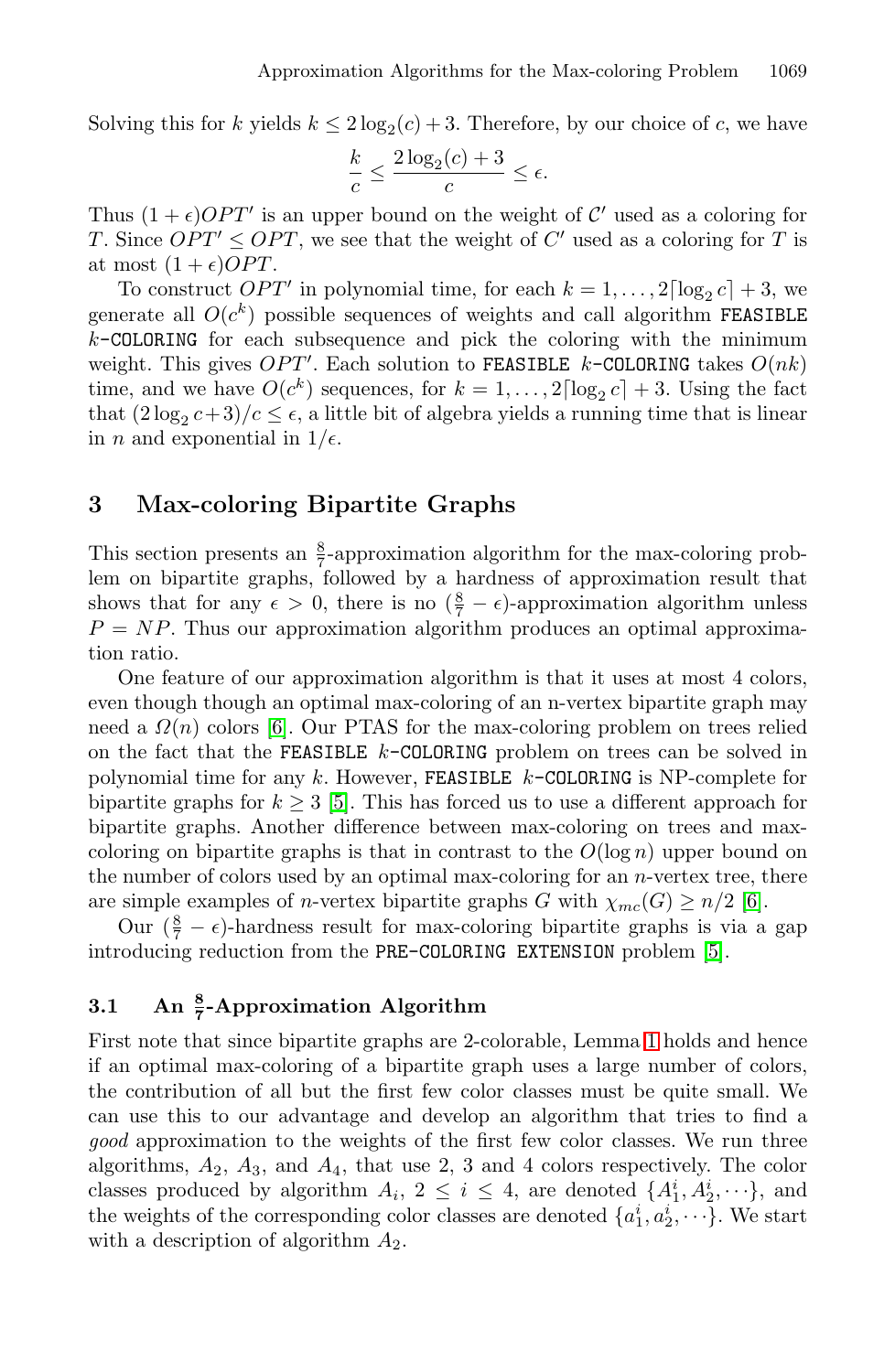- Algorithm  $A_2(G, w)$ <br>1. For each connect 1. For each connected component  $G_i$  of G do<br>2. Color  $G_i$  with colors 1 and 2, such that
- Color  $G_i$  with colors 1 and 2, such that a vertex with maximum weight is colored 1.

The fact that  $A_2$  is a 2-approximation immediately follows from the fact that  $weight(A_2) \leq 2w_1$ , and  $w_1 \leq OPT$ . We encode this result in the following lemma.

<span id="page-6-0"></span>**Lemma 3.** weight $(A_2) \leq 2w_1$ 

In an optimum coloring, the weight of the first color class,  $w_1$  is fixed. By using more colors, OPT may gain an advantage because it can then push *heavy* vertices into *lower* color classes. We now introduce algorithm  $A_3$  which constructs a 3coloring of G such that the weight of the second color class is minimized.

Algorithm  $A_3(G, w)$ 

1. Let S be a *maximal* independent set of G picked

by examining vertices in non-increasing weight order.

- 2. Use Algorithm  $A_2$  to color  $G \setminus S$ .
- 3. Rename colors 1 and 2, as colors 2 and 3 respectively.
- 4. Color S with color 1.

<span id="page-6-1"></span>**Lemma 4.**  $weight(A_3) \leq w_1 + 2w_2$ .

*Proof.* In algorithm  $A_3$ ,  $a_1^3 = w_1$ . Since S is a maximal independent set selected<br>in non-increasing weight order, the weight of the second color class of OPT,  $w_2$ in non-increasing weight order, the weight of the second color class of OPT,  $w_2$ cannot be smaller than the weight of any vertex in  $G \setminus S$ . Hence,  $w_2 \ge a_2^3$ . Since  $a_3^3 < a_3^3$  it follows that weight( $A_2$ )  $= a_3^3 + a_3^3 + a_3^3 \le w_1 + w_2 + w_3 = w_1 + 2w_2$ .  $a_3^3 \le a_2^3$ , it follows that  $weight(A_3) = a_1^3 + a_2^3 + a_3^3 \le w_1 + w_2 + w_2 = w_1 + 2w_2$ .  $\Box$ 

The greedy strategy employed by algorithm  $A_3$  in selecting the first color class causes  $a_2^3$  to be no larger than  $w_2$ . However, it might cause  $a_3^3$  to be significantly larger than  $w_2$ . We rectify this situation by introducing algorithm  $A$ , that uses larger than  $w_3$ . We rectify this situation by introducing algorithm  $A_4$  that uses four colors to color  $G$ .

Algorithm  $A_4(G, w)$ 

- 1. For all  $w^*$  such that there is a  $u \in V$ , with  $w(u) = w^*$  do
	- 2. Partition the vertices of G into two parts

 $P_1 = \{v \in V \mid w(v) > w^*\},\$ and

$$
P_2 = \{ v \in V \mid w(v) \le w^* \}.
$$

- 3. Use algorithm  $A_2$  to color  $P_2$ .<br>
4. Bename colors 1 and 2 as 3 at
- 4. Rename colors 1 and 2 as 3 and 4 respectively.
- 5. Use algorithm  $A_2$  to color  $P_1$ .

6. Return the coloring with minimum weight, over all choices of  $w^*$ .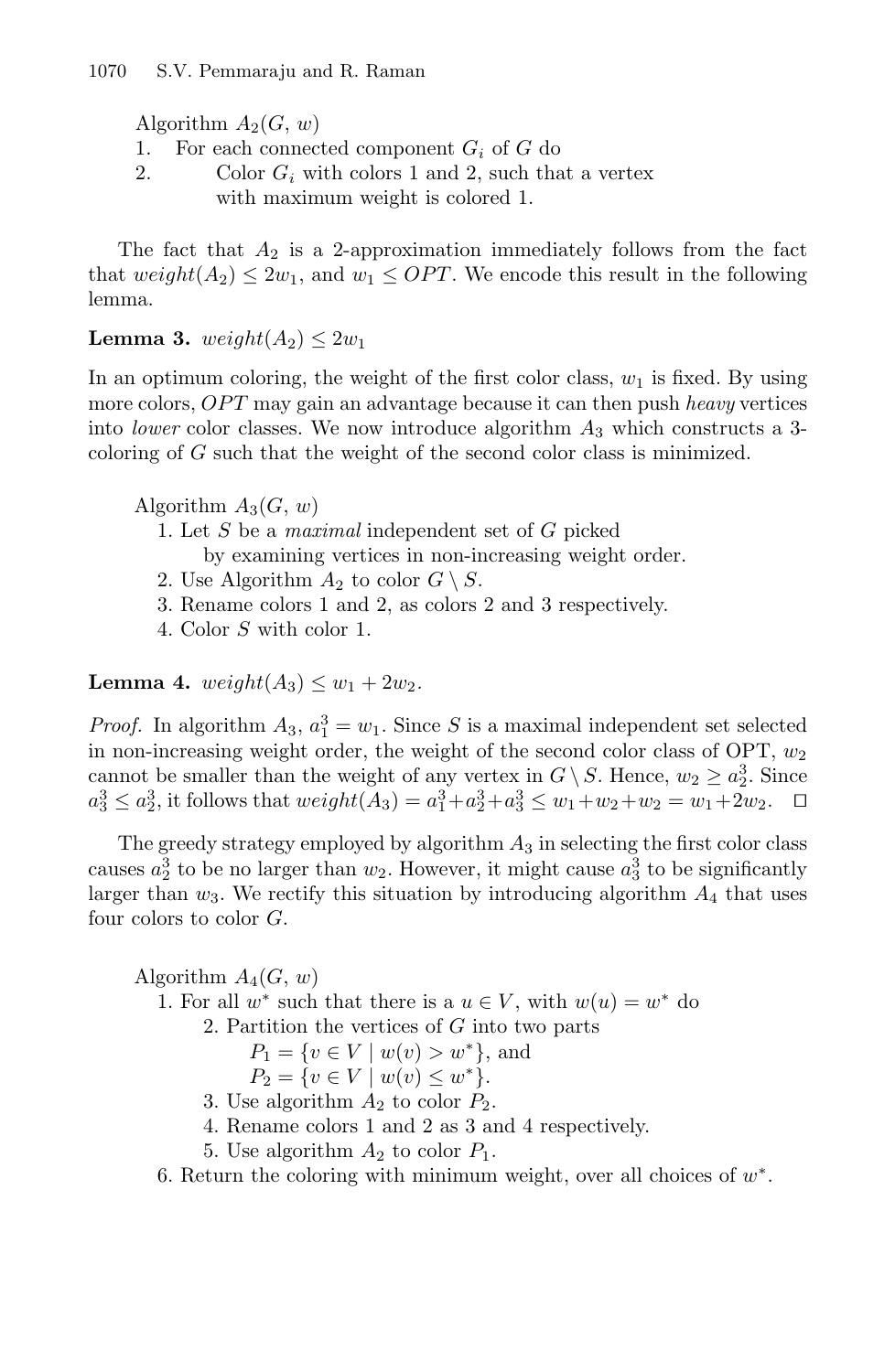<span id="page-7-0"></span>**Lemma 5.**  $weight(A_4) < w_1 + w_2 + 2w_3$ 

*Proof.* Since the weight of every vertex in G is used for the threshold  $w^*$ , in some iteration of  $A_4$ ,  $w^* = w_3$ . At this point,  $A_4$  partitions the vertex set such that  $P_1 = \{v \mid w(v) > w_3\}$  and  $P_2 = \{v \mid w(v) \leq w_3\}$ . In this iteration,  $A_4$ colors  $P_1$  with weight at most  $w_1 + w_2$ , and colors  $P_2$  with weight at most  $2w_3$ . Since  $A_4$  returns the coloring with minimum weight, over all choices of  $w^*$ , it follows that  $weight(A_4) \leq w_1 + w_2 + 2w_3$ . follows that  $weight(A_4) \leq w_1 + w_2 + 2w_3$ .

<span id="page-7-1"></span>The final algorithm, which we call Bipartite Max-Color runs  $A_2, A_3, A_4$ , and returns the minimum weight coloring.

**Theorem 1.** *Algorithm* Bipartite Max-Color *is a*  $\frac{8}{7}$ -approximation for the *max-coloring problem on bipartite graphs.*

*Proof.* Let  $w(B)$  denote the weight of the coloring produced by algorithm Bipartite Max-Color. From Lemmas [3,](#page-6-0) [4,](#page-6-1) and [5,](#page-7-0) we know that  $w(B) \leq 2w_1$ ,  $w(B) \leq w_1 + 2w_2, w(B) \leq w_1 + w_2 + 2w_3$ . Now, multiplying the first inequality by 1, the second inequality by 2, the third inequality by 4 and adding, we get

$$
7 \cdot w(B) \le 8 \cdot (w_1 + w_2 + w_3) \le 8 \cdot OPT \qquad \qquad \Box
$$

## **3.2** An  $(\frac{8}{7} - \epsilon)$ -Hardness Reduction

We now show that the 8/7-approximation produced by the above algorithm is optimal. We do this by showing a matching hardness result via a reduction from the PRE-COLORING EXTENSION problem on bipartite graphs. The PRE-COLORING EXTENSION problem for general graphs is defined below. PRE-COLORING EXTENSION

**INPUT:** A graph  $G = (V, E)$ , with  $r \geq \chi(G)$ , a subset  $P \subseteq V$ , and a proper assignment  $c: P \to \{1, \dots, r\}$  of colors to vertices in P.

**QUESTION:** Is there an extension of the proper vertex coloring of P to a proper vertex coloring of G, using colors from  $\{1, \dots, r\}$ ?

In [\[5\]](#page-11-6), Kratochvil proved that PRE-COLORING EXTENSION is NP-complete for planar bipartite graphs even when the color bound  $r = 3$ . We now show a simple gap introducing reduction from PRE-COLORING EXTENSION on bipartite graphs with  $r = 3$  to max-coloring on bipartite graphs.

**Theorem 2.** For any  $\epsilon > 0$ , there is no  $(8/7 - \epsilon)$ -approximation algorithm for *max-coloring on bipartite graphs, unless P=NP.*

*Proof.* The reduction is from PRE-COLORING EXTENSION. Let the given instance of PRE-COLORING EXTENSION consist of a bipartite graph  $G = (V_1, V_2, E)$ , a subset  $P \subseteq V_1 \cup V_2$ , and a proper assignment  $c : P \to \{1,2,3\}$  of colors to vertices in P. We transform G into a vertex-weighted bipartite graph  $G' = (V'_1, V'_2, E')$ <br>as follows. Add four new vertices  $x_1, x_2, y_1$  and  $y_2$  to  $G$ . Let  $X = \{x_1, x_2\}$ as follows. Add four new vertices,  $x_1, x_2, y_1$ , and  $y_2$  to G. Let  $X = \{x_1, x_2\}$ ,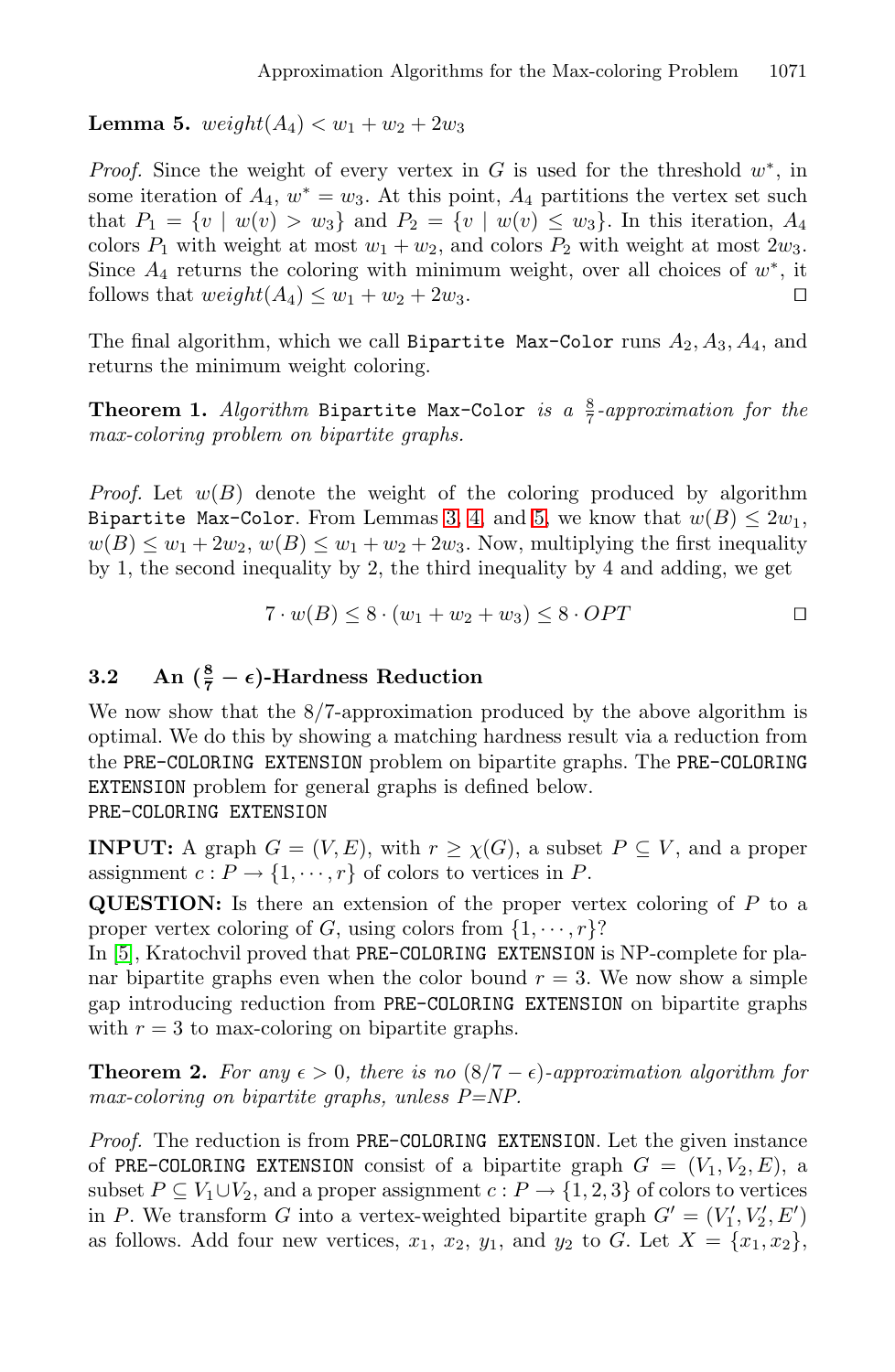$Y = \{y_1, y_2\}, V'_1 = V_1 \cup X$ , and  $V'_2 = V_2 \cup Y$ . To each vertex  $v \in P$ , assign a weight  $w(v)$  using the rule:  $w(v) = 2^{3-i}$  if  $c(v) = i$  for each  $i \in I$  1.2.31. If a weight  $w(v)$  using the rule:  $w(v)=2^{3-i}$  if  $c(v)=i$ , for each  $i \in \{1,2,3\}$ . If  $v \in (V_1 \cup V_2) - P$ , set  $w(v) = 1$ . The new vertices are assigned weights as follows:  $w(x_1) = w(y_1) = 4$  and  $w(x_2) = w(y_2) = 2$ . The edge set E' of G' contains some additional edges between the new vertices and the old.

$$
E' = E \cup \{\{x_i, y\} | y \in P \cap V_2', \text{ and } w(y) < w(x_i)\} \cup \{\{y_i, x\} | x \in P \cap V_1' \text{ and } w(x) < w(y_i)\} \cup \{\{x_1, y_2\}\} \cup \{\{x_2, y_1\}\}.
$$

This completes the description of  $G'$ .<br>Now suppose that the coloring of

Now suppose that the coloring of  $P$  can be extended to a proper 3-coloring  $c: V_1 \cup V_2 \rightarrow \{1,2,3\}$  of G. Start with the coloring c and extend this to a proper vertex coloring of  $G'$  by assigning colors to the new vertices as follows:  $c(x_1) = c(y_1) = 1$  and  $c(x_2) = x(y_2) = 2$ . Observe that this indeed produces a proper coloring of  $G'$ . To see that the weight of this coloring on  $G'$  has weight<br>at most 7 note that the weight of the coloring in  $G'$  restricted to the vertices of at most 7, note that the weight of the coloring in  $G'$  restricted to the vertices of G is at most 7, and since the coloring above of the vertices  $\{x_1, x_2, y_1, y_2\}$  does not increase this cost, we are done.

Now suppose that  $G$  does not have a pre-coloring extension. We show by contradiction that in this case  $G'$  does not have a proper vertex coloring of weight less than 8. So suppose that there is a proper vertex coloring  $c' : V'_1 \cup V'_2 \rightarrow$ <br>11.2 → L of weight less than 8. Without loss of generality, assume that in this  $\{1, 2, \ldots\}$  of weight less than 8. Without loss of generality, assume that in this coloring, the color classes are labeled in non-increasing order of their weight. Therefore, all vertices of weight 4 are in color class 1. This includes vertices  $x_1$ and  $y_1$  and this forces all vertices of weight 2 to be excluded from color class 1. Since color class 1 has weight 4, to prevent the total weight of the coloring from reaching 8, all vertices of weight 2 have to be included in color class 2. This includes vertices  $x_2$  and  $y_2$ , and so this color class is also non-empty. Therefore the total weight of color classes 1 and 2 is 6. Since  $c'$  is a coloring of  $G'$  of weight less than 8, it must be the case that color class k, for each  $k \geq 4$ , is empty. This means that  $c'$  is a 3-coloring of  $G'$ . Furthermore, it is a 3-coloring of  $G$  that respects the pre-coloring of  $P$ . This contradicts the assumption that  $G$  has no respects the pre-coloring of  $P$ . This contradicts the assumption that  $G$  has no pre-coloring extension and therefore we have that any proper vertex coloring of  $G'$  has weight at least 8.

If for some  $\epsilon > 0$ , there were an  $(\frac{8}{7} - \epsilon)$ -approximation algorithm for max-<br>principle intervals the using the above polynomial time transformation coloring bipartite graphs, then using the above polynomial time transformation from G to G', we could distinguish between positive and negative instances of<br>**PRE-COLORING EXTENSION** on bipartite graphs with  $r = 3$ . This is not possible **PRE-COLORING EXTENSION** on bipartite graphs with  $r = 3$ . This is not possible unless  $P = NP$ . unless  $P = NP$ .

### **4 Max-coloring on Arbitrary Graphs**

Let  $\mathcal G$  be a hereditary class of graphs for which the minimum vertex coloring problem has a c-approximation. In other words, there is a polynomial time algorithm A that takes a graph  $G \in \mathcal{G}$  as input and returns a proper vertex coloring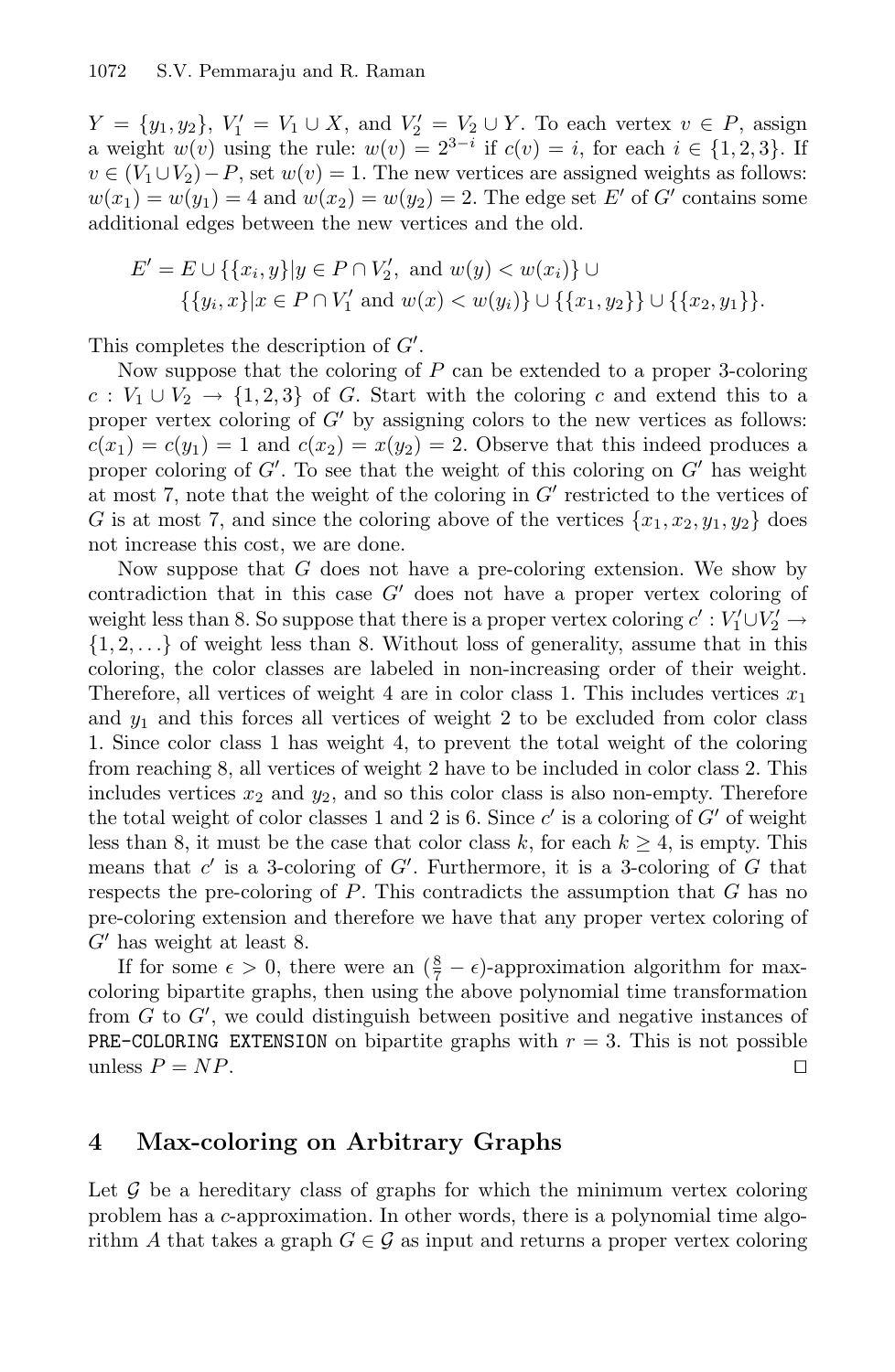of G using at most  $c \cdot \chi(G)$  colors. In this section, we present an 4c-approximation algorithm, that we call GeomFit, for the max-coloring problem on the class of graphs  $\mathcal G$ . The algorithm is inspired by the algorithm of Halldórsson, et. al. [\[4\]](#page-11-7) for sum-coloring interval and comparability graphs. GeomFit will repeatedly use  $A$ as a black box to obtain "good" vertex colorings of portions of the input graph. For ease of exposition, below we describe GeomFit assuming that  $c = 1$ .

 $GeomFit(G, w)$ 1. Let  $i = 0, l_i = 0$ 2. While  $G \neq \emptyset$  do 3. Set  $c_i = 2^i$ 4. Let  $G_i = mkc(G, c_i)$ 5. Color  $G_i$  optimally using colors  $l_i + 1, \dots, l_i + c_i$ 6. Set  $l_{i+1} = l_i + c_i, i = i+1.$ 7. Set  $G = G \setminus G_i$ . 8. End While

A round of the algorithm corresponds to an iteration of the while loop. Suppose that each round is labeled with the value of i at the beginning of that round. For some integer  $t > 0$ , suppose that the algorithm executes rounds  $0, 1, \dots, t-1$ , after which the graph is entirely colored. In each round  $i, 0 \leq i < t$ , the algorithm calls the subroutine  $\mathtt{mkc}(G, c_i)$ , that returns a maximal  $c_i$ -colorable subgraph of  $G$ , obtained by examining vertices in non-increasing order of weight. Here  $G$  is the subgraph of the input graph induced by the not yet colored vertices and  $c_i = 2^i$ . When called, the subroutine  $\text{mkc}(G, c_i)$  starts with an empty set S and<br>processes each vertex  $v$  of G in pop-increasing order of weight. The subroutine processes each vertex  $v$  of  $G$ , in non-increasing order of weight. The subroutine tests if  $G[S \cup \{v\}]$  is  $c_i$ -colorable or not and if it is, it adds v to S, and proceeds to the next vertex in G. To perform this test,  $\text{mkc}(G, c_i)$  calls the algorithm A that returns a minimum vertex coloring of G.

<span id="page-9-0"></span>**Lemma 6.** *If* GeomFit *uses* t *rounds* to color G, then  $\chi(G) > c_{t-2}$ .

*Proof.* In round  $t - 2$ , the algorithm picks a maximal  $c_{t-2}$  colorable subgraph of G. If G were  $c_{t-2}$ -colorable, then all of it would have been picked up in round  $t - 2$  or earlier. Since we used one more round to color *G*, it must mean that  $\chi(G) > c_{t-2}$ . □  $\chi(G) > c_{t-2}$ .

Without loss of generality, suppose that  $OPT$  uses numbers  $1, 2, \ldots$  for colors such that color classes are numbered in non-increasing order of weight. Now observe that color classes created in round  $i$  by GeomFit are all heavier than color classes created in round  $i + 1$ . Without loss of generality, assume that the color classes created in each round of GeomFit are numbered in non-increasing order of weight. Let  $color_{OPT}(v)$  denote the color assigned to vertex v in OPT, Now using the color classes of OPT we define a pairwise disjoint collection of vertex subsets of G,  $\{V_0, \dots, V_{t-1}\}\$ , where  $V_i = \{v \in G | c_{i-1} < color_{OPT}(v) \leq c_i\}$ ,  $i = 0, \dots, t-1$ . For the definition to make sense, we assume that  $c_{-1} = 0$ . Since  $V_{t-1}$  contains vertices colored  $c_{t-2} + 1, c_{t-2} + 2, \ldots, c_{t-1}$  by  $OPT$ , from Lemma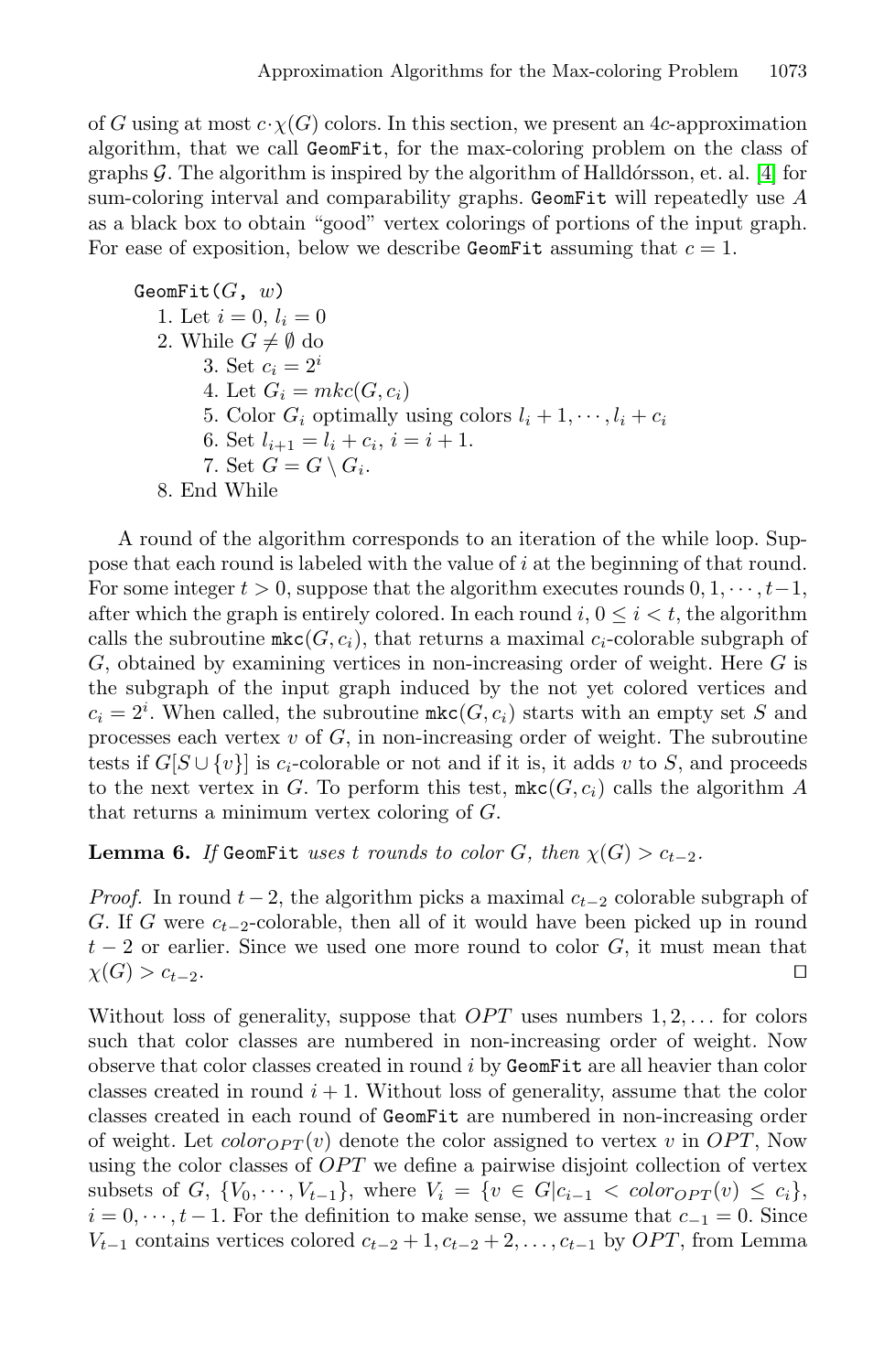[6,](#page-9-0) it follows that  $V_{t-1} \neq \emptyset$ . Now we state and prove a critical inequality that follows from the greedy choice of a subgraph in each round of GeomFit. Let  $W_i$ denote the weight of color class  $c_{i-1} + 1$  in *OPT*. Note that color class  $c_{i-1} + 1$ is a subset of  $V_i$  and by our labeling convention, it is a heaviest color class in  $V_i$ . Similarly, let  $R_i$  denote the weight of color class  $l_i + 1$  created by GeomFit. Note that this is a heaviest color class created in round  $i$  be GeomFit. Also note that  $l_i = \sum_{j=0}^{i-1} c_j = c_i - 1$  and therefore color class  $l_i + 1$  is simply color class  $c_i$ .

<span id="page-10-0"></span>**Lemma 7.**  $R_i \leq W_i$ , for  $i = 0, 1, \dots, t - 1$ .

*Proof.* Since  $R_0$  and  $W_0$  are equal to the maximum weight vertex in  $G$ , the lemma holds for  $i = 0$ . By the greedy choice employed in selecting  $G_0$ , we ensure that for any other independent set  $S$  of  $G$ , the maximum weight of a vertex in  $G \setminus S$  is at least as large as the maximum weight vertex in  $G \setminus G_0$ . This ensures that  $R_1 \leq W_1$ . By the same reasoning, since in round  $i - 1$ , we greedily select a maximal  $c_{i-1}$  colorable subgraph of  $OPT$ , and  $V_1 \cup V_2 \cup \cdots V_{i-1}$  is  $c_{i-1}$  colorable, it follows that  $R_i \leq W_i$ . □ it follows that  $R_i \leq W_i$ .

**Theorem 3.** *Let* G *be a hereditary class of graphs on which the minimum vertex coloring problem can be solved in polynomial time. Algorithm* GeomFit *is a 4 approximation algorithm for the max-coloring problem on* G*.*

*Proof.* The weight of the max-coloring produced by GeomFit is bounded above by

$$
weight(\texttt{GeomFit}) \leq \sum_{i=0}^{t-1} c_i \cdot R_i \leq \sum_{i=0}^{t-1} c_i \cdot W_i
$$

The first inequality follows from the fact that in each round  $i$ , GeomFit uses at most  $c_i$  colors and a heaviest color class in round i has weight  $R_i$ . The second inequality follows from Lemma [7.](#page-10-0)

We obtain a lower bound on  $OPT$  as follows. The set  $V_0$  contains one color class and this has weight W<sub>0</sub>. Now consider a set  $V_i$ ,  $1 \leq i \leq t-2$ . It contains one color class of weight  $W_i$  and the remaining color classes have weight at least  $W_{i+1}$ . Recall that  $V_i$  has color classes labeled  $c_{i-1} + 1, c_{i-1} + 2, \ldots, c_i$  and therefore  $weight(V_i) \geq W_i + (c_{i-1} - 1)W_{i+1}$ .

$$
OPT \ge \sum_{i=0}^{t-1} weight(V_i) \ge W_0 + \sum_{i=1}^{t-2} (W_i + (c_{i-1} - 1)W_{i+1}) + W_{t-1}
$$

$$
= W_0 + W_1 + \sum_{i=0}^{t-3} c_i W_{i+2}.
$$

Therefore,  $4 \cdot OPT \ge 4W_0 + 4W_1 + \sum_{i=0}^{t-3} 4c_iW_{i+2} = 4W_0 + 4W_1 + \sum_{i=1}^{t-1} c_iW_i$ .<br>This lower bound on  $4 \cdot OPT$  is larger than the upper bound on weight( $C_{\text{G}}$ omFi+) This lower bound on  $4 \cdot OPT$  is larger than the upper bound on  $weight(\text{GeomFit})$ <br>above. Therefore,  $weight(\text{GeomFit}) \leq 4 \cdot OPT$ . above. Therefore,  $weight(\texttt{GeomFit}) \leq 4 \cdot OPT$ .